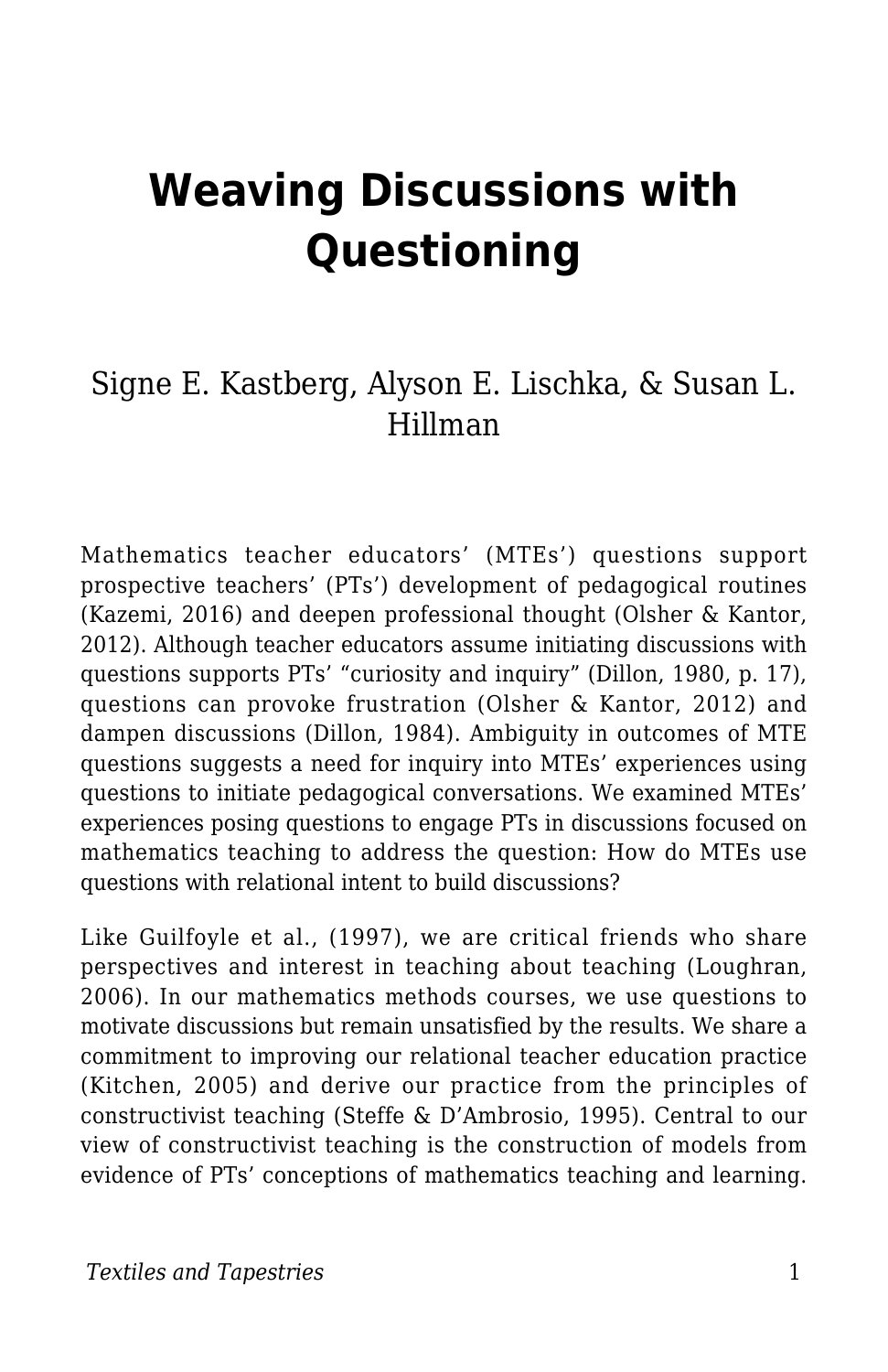Models are then used to inform our instructional activities. We assume MTEs use questioning and discussions in instructional activities to support PTs' development of conceptions of mathematics teaching and learning. Discussions are central learning tools in constructivist teaching that involve gaining perspective on one's ideas through the corroboration of others (von Glasersfeld, 1995). Openness and sense making in discussions allow community members to be corroborators and motivate the construction of new concepts.

Our different institutional contexts provide diversity in our critical friendship (Guilfoyle et al., 1997). Signe and Susan work with elementary PTs but at a research-focused university and a teachingfocused university respectively. Alyson works with secondary mathematics PTs at a university transitioning from teaching-focused to research-focused. Signe is committed to mentoring faculty and graduate students to support belongingness in the mathematics education community. In this work, relational teacher education and constructivist teaching are used to develop her identities (Newberry, 2014) as a professor and mathematics teacher educator. She works to find ways to legitimize self-based methodologies in mathematics education, particularly self-study of MTE practice. Susan is committed to professional development work in India. She works with a quality improvement team to create self-assessment culture in schools. Susan's reflective practice across cultural contexts of India and the US informs conscious decision- making in her teaching and collegial collaborations. Alyson has extensive teaching experience in urban public schools. She is committed to supporting mathematics teachers' development of effective practices, but recognizes that her constructivist teaching goals are often constrained by her attention to policy structures in K-12 educational settings.

We recognize that PTs' mathematics learning includes the experience of being questioned. Nolan (2007) described the physical effect of such experience even after earning degrees in mathematics and science: "the hairs on the back of my neck stand on end and I break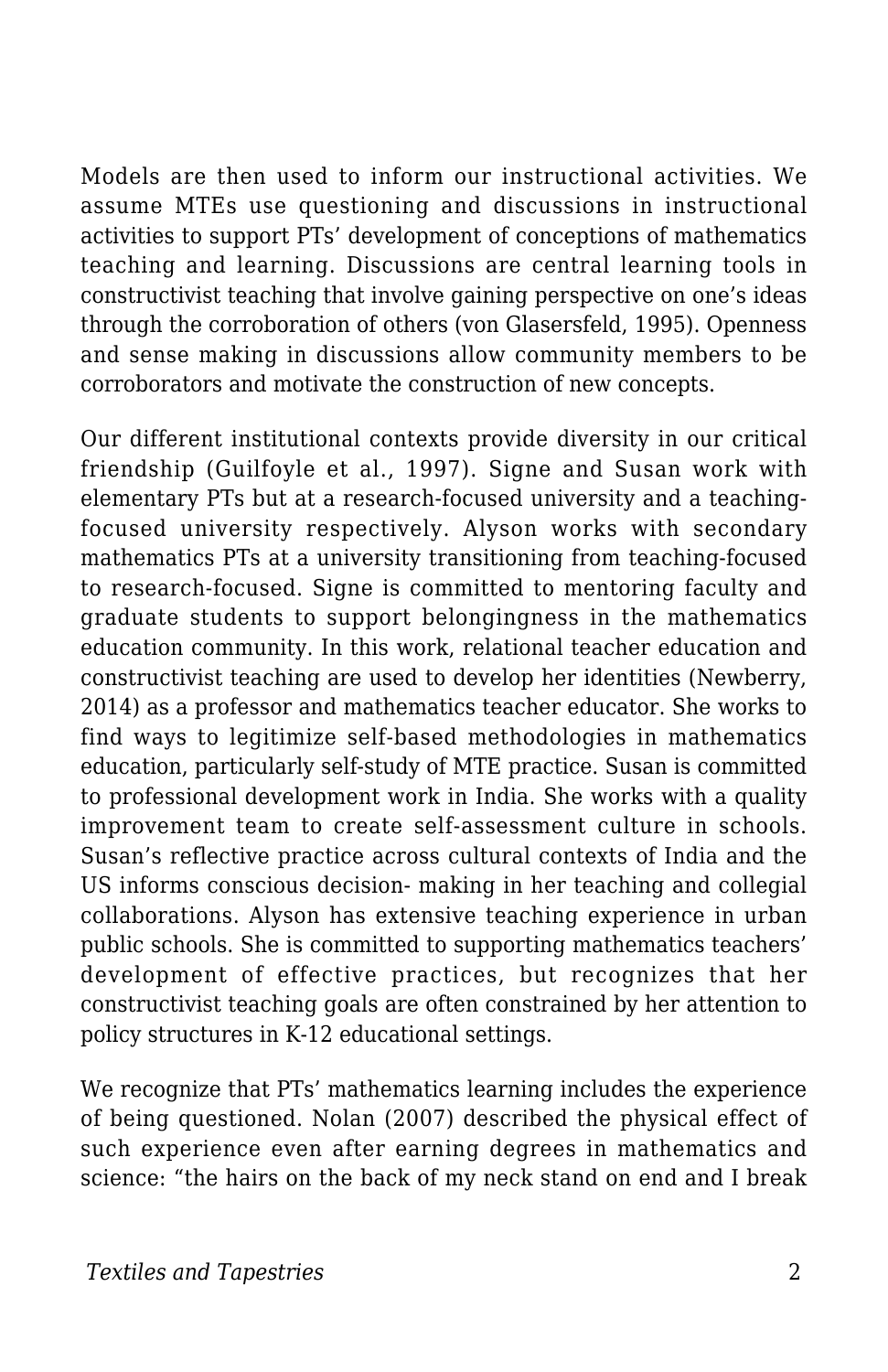out in a cold sweat when I think someone is about to ask me a question that tests my 'knowledge' in math or science" (p. 21). Mathematics teachers report similar physical and emotional responses in mathematics autobiographies (Towers et al., 2017) and describe the source as experiences in mathematics classrooms. PTs' experiences with mathematics as product oriented, where procedures are used and algorithms are taught, has been linked to feelings of shame in teachers (Bibby, 2002). Bibby identified the source of such feelings as distance in relationships among learners and between learners and their teacher.

Prospective teachers' experiences in mathematics classrooms suggest that creating discussions from questions in mathematics methods may be challenging. Brandenburg's (2008) exploration of her "taken-forgranted assumptions about teaching and learning" (p. 3) in mathematics teacher education, included providing PTs with opportunities to participate in reflective discussions. Yet Brandenburg found that providing opportunities sometimes prompted silences rather than discussion. Initiating and sustaining discussions using questioning involves drawing on interpersonal relationships (Schwab, 1954) and gaining insight into PTs' lived experience. Understanding PTs' histories can allow MTEs to build meanings for comments as well as silences in discussions.

# **Aim/Objectives**

Our earlier self-study into learning to teach about mathematics teaching through questioning (Kastberg et al., 2019) resulted in awareness of imbalance among course goals and desire to construct relational practice. In that study, we characterized assumptions (Dillon, 1990), purposes, and roles implicit in our questions. Findings motivated us to restructure our questions. We then focused on questioning as a relational practice (Kitchen, 2005). We found that our questions were seldom informed by PTs' experiences. Although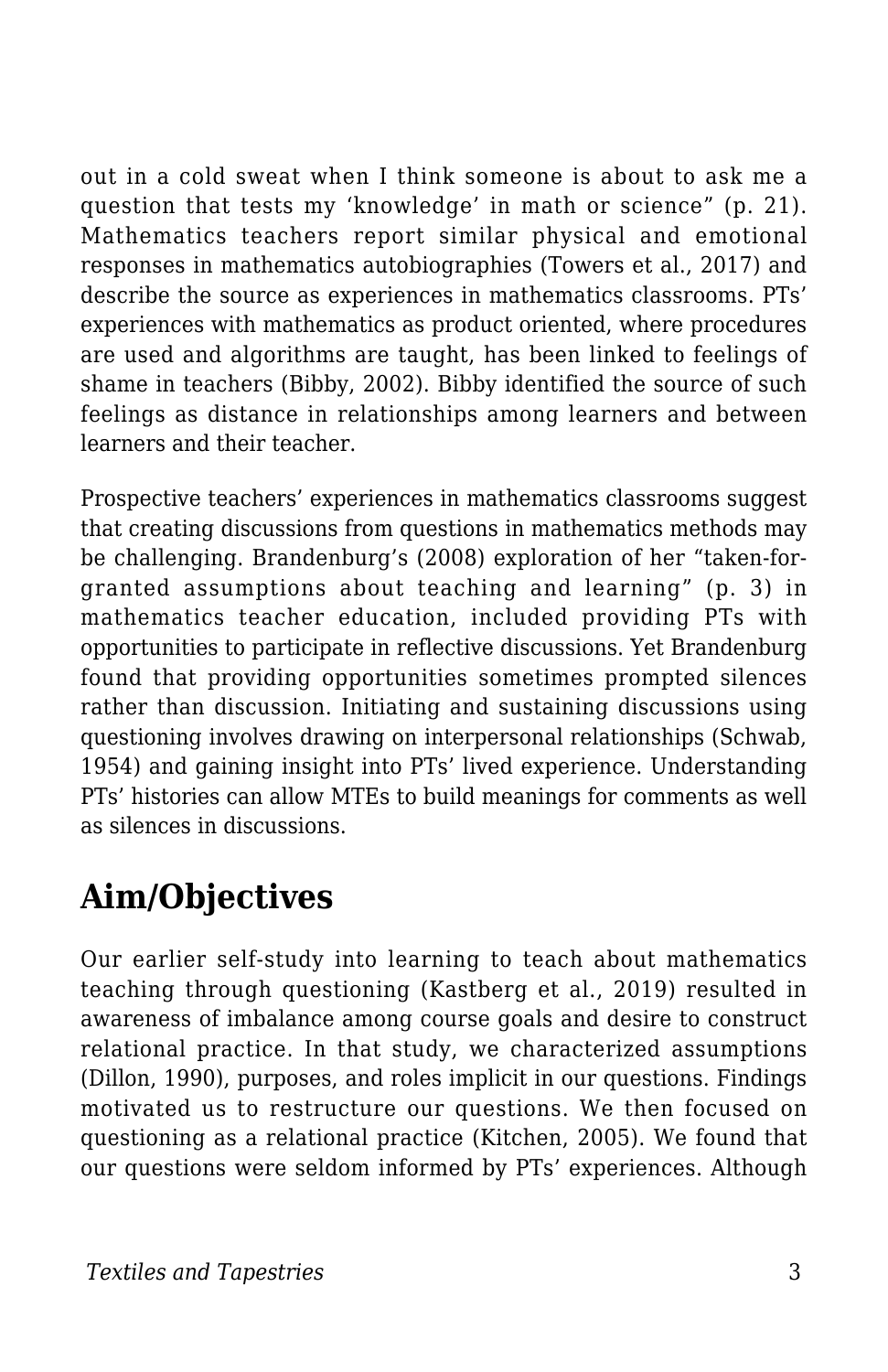improving our practice meant gaining insight into and asking questions informed by PTs' experiences, we struggled to sustain PTs' relevant talk. Findings from our study of MTEs' questions and PTs' responses inspired inquiry into the interplay between questions and discussions. We define discussions as a "form of group interaction where members join together in addressing a question of common concern, exchanging their knowledge or understanding, their appreciation or judgment, their decision, solution or action over the matter at issue" (Dillon, 1994, p. 8). Discussions are not recitations where students respond to questions and responses are collected. Yet PTs in our classes seemed to treat questions we intended to elicit discussions as opportunities for recitation. Given our earlier work we expected imbalance. We refocused our inquiry on the relational intent of our questions within discussions, asking in this present study: How do we build discussions from the relational intent of our questions?

## **Method(s)**

We draw from self-study as self-initiated, improvement-aimed, interactive, and involving validation via trustworthiness (LaBoskey, 2007) to inform our approach to self-study as open, collaborative, and involving reframing (Samaras & Freese, 2009). Our questioning and discussion practices were opened to each other for critique. Collaboration allowed us to gain perspective by comparing our questions with relational intent and resulting discussions across our contexts (The Arizona Group, 1996). We are "insiders" in mathematics education, engaged in a "reciprocal" critical friendship (Stolle et al., 2019, p. 23) since 2013. We explored our questioning and discussion practice through weekly analytical dialogues (Placier et al., 2005) conducted through video calls.

Primary data sources were collections of transcripts of classroom teaching episodes from each author. Questions, defined as "interrogative utterances" which are "followed by answers" (Dillon,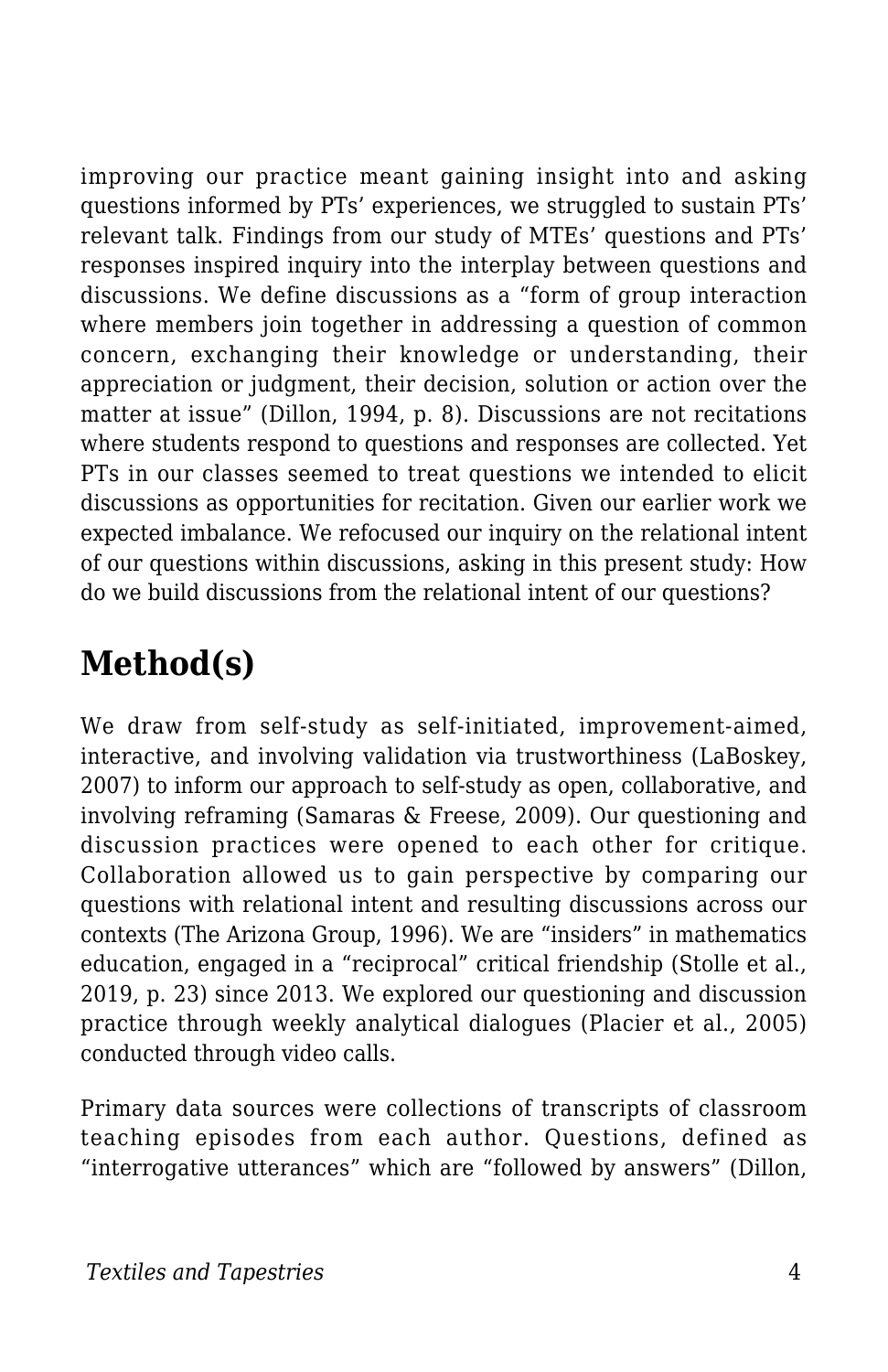1981, p. 51), were identified in each transcript. We used analytical dialogues with two cycles of inquiry to build knowledge about our questions and their use in initiating discussion. First, we analyzed our initial questions through the lens of relational teacher education, identifying how the questions: (1) conveyed respect and empathy, (2) helped PTs face problems of practice, and (3) showed receptivity to growing in relationship (Kitchen, 2005). We identified the question's relational intent and explored the resulting discussions. This analysis revealed many of our questions elicited recitations, so we turned back to our transcripts and recordings. Second, we looked at our data for evidence of phenomenological characteristics of discussions: "freedom of address" and commitment to "search for meaning" (Dillon, 1994, p. 12). We each identified one discussion that began with a question and contained some evidence of the two phenomenological characteristics. Analytical dialogues for our second round of inquiry focused on one transcript for each MTE and a summary of the transcript that identified the initial question and characteristics of the discussion. We explored why these questions elicited discussions. The dialogues stimulated "a remembering of much more about the situation" around the discussions than the recording or transcript contained (Ham & Kane, 2004, p. 114). Our researcher inquiry into the interplay between our MTE questions and the resulting discussion unearthed factors that mediated the relational intent of our teacher questions.

### **Outcomes**

Across all three contexts, the relational intent of our questions was typically insufficient to initiate discussions. Questions with relational intent sometimes elicited discussion, but as often as not elicited recitation. We share this outcome in the next section. We then share evidence from our class discussions that set the stage for descriptions of factors that support elicitation of discussions rather than recitations.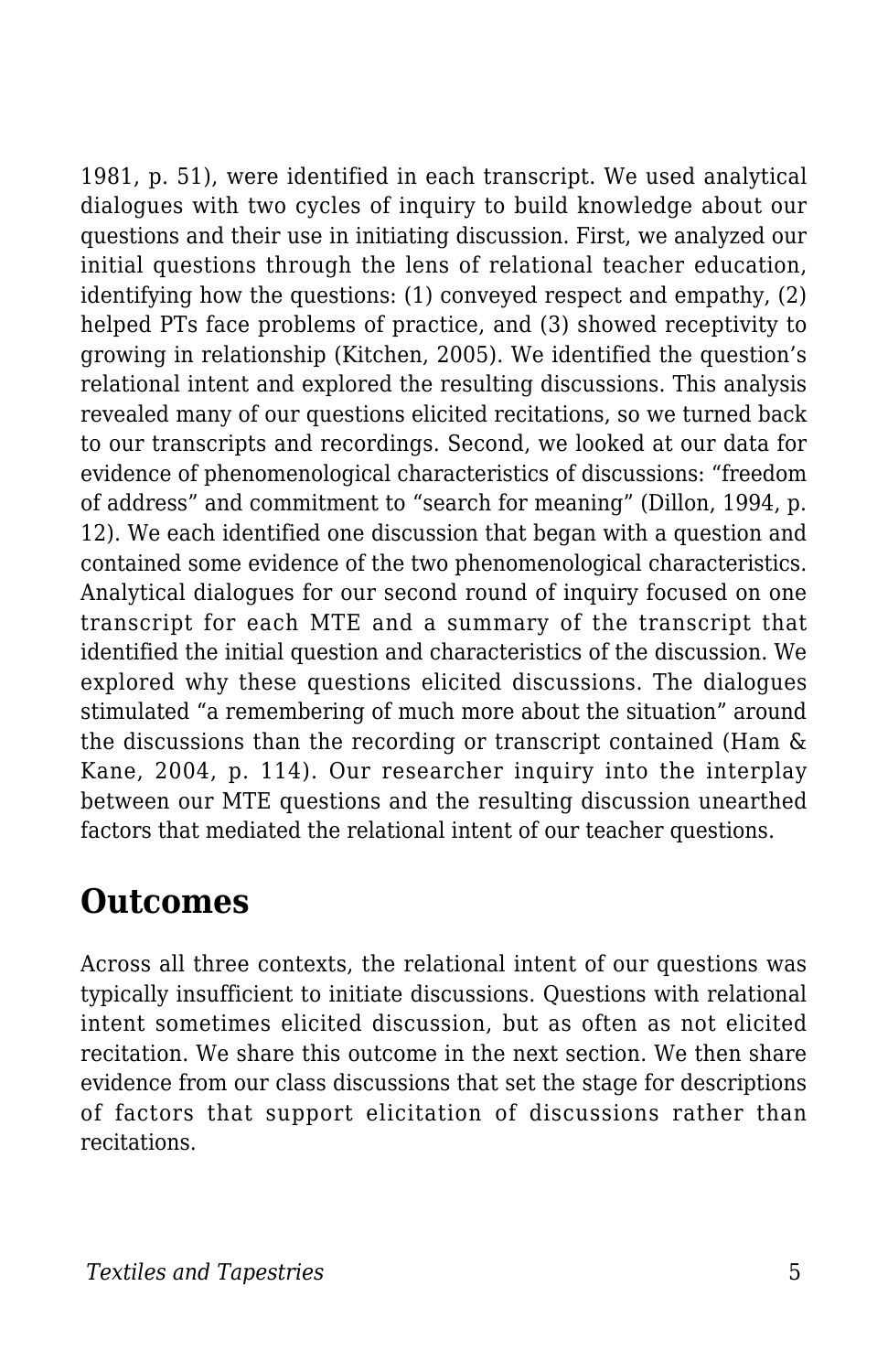#### *Recitation and Discussion*

The primary relational intent of our questions was to convey "respect and empathy" (Kitchen, 2005, p. 15). One way we intended to convey respect and empathy was to gather PTs' experiences or reasoning. For example, Alyson intended to draw from PTs' experiences with mathematics content by asking "What do you remember about angle sums in polygons?" This question was designed to serve as a foundation for a pedagogical discussion. However, Alyson's question resulted in a stilted sharing of facts in which PTs hesitantly offered short phrases, uncertain if their answers were correct and looking to Alyson for verification. As Alyson urged sharing of experiences, PTs offered disconnected memories of angle sums in polygons that amounted to a recitation.

In contrast, Susan posed a question intending to draw from PTs' experience with or observations of strategies used for addition and subtraction. Susan hoped to discuss key mathematical relationships and compare strategies. Susan's question resulted in PTs sharing memories of learning algorithms and children's strategies observed in field experiences with little facilitation by Susan. Contributions opened possibilities for discussion of an addition or subtraction strategy, what made the strategy successful, common errors, and how to support children's mathematics. PTs' built from each other's responses. Contrasts between Alyson and Susan's experiences using questions with relational intent to elicit discussion re-framed our inquiry on phenomenological characteristics of discussions that support PTs engagement in discussions.

#### *Susan's Class Discussion*

PTs come into my elementary mathematics methods course as a cohort taking the same classes during their last four semesters. Mathematics methods is mid-way through the program. Friendships and support groups within the cohort have been established. The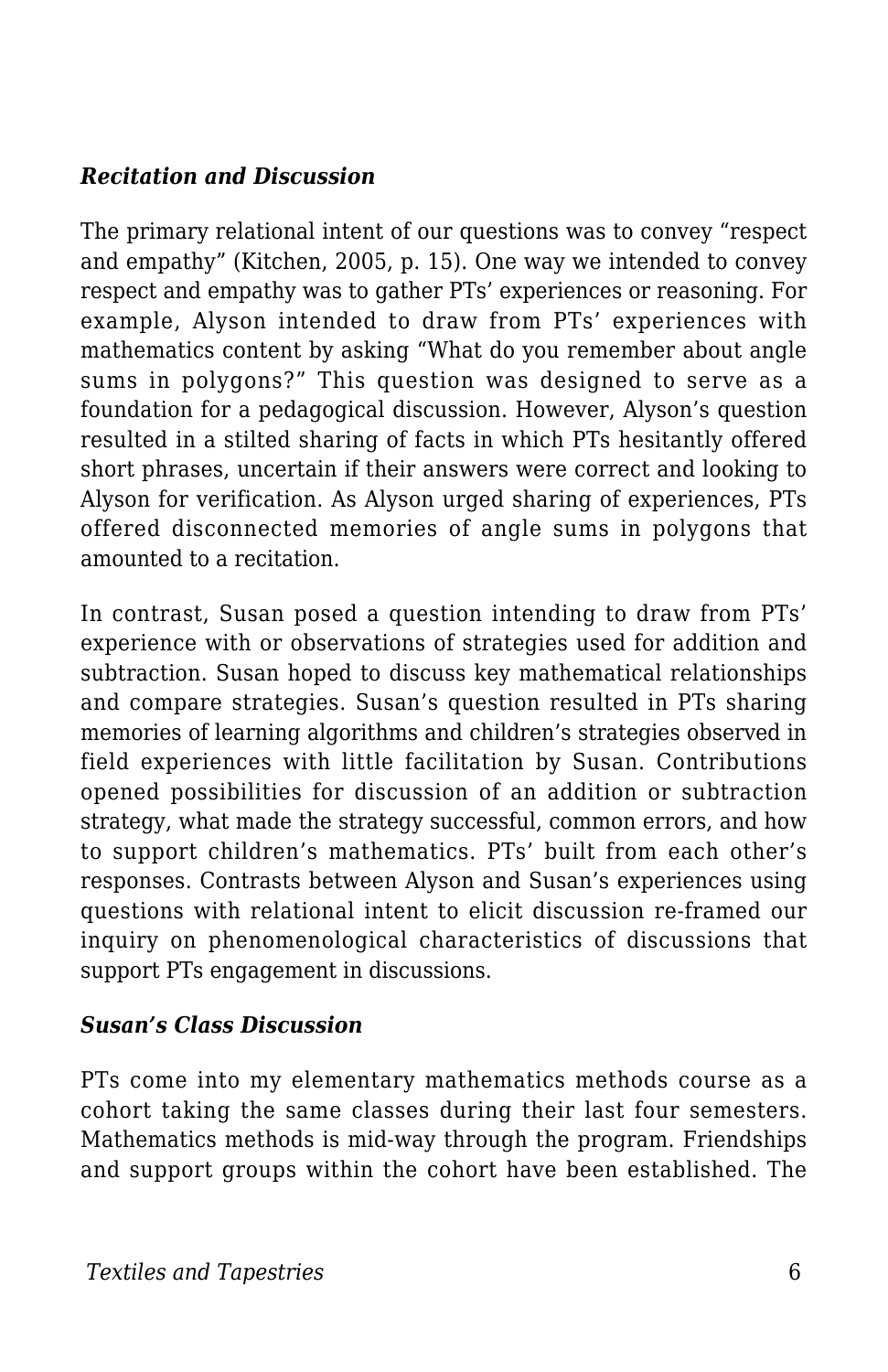cohort of 19 PTs from fall 2019 demonstrated unusual desire to understand how and why mathematics procedures work in the context of learning to teach mathematics. The discussion introduced in the last section occurred two-thirds of the way through the course and was initiated with the question: "What do you remember about learning [addition and subtraction] for yourself or from your experiences with children learning addition and subtraction?" I anticipated this would generate examples of correct strategies as well as common errors. The ensuing 11-minute discussion included nine PTs who shared specific examples of addition and subtraction strategies, with other voices in the class of 19 murmuring or chiming in. PTs shared personal experience such as, "back in the day when I was a kid, I only remember the strategy of counting on my fingers and then when we got to bigger numbers only learning the algorithm." Others shared observations of children, "a little girl, she's in first grade … when she started doing double-digits like 14 plus 5, she would start doing 41 plus 5." Each beginning generated examples from PTs' experience. I prompted for elaborations when needed, "can you give an example?" and "do you want to demonstrate it for us?". One PT built on a previously shared example she described as "messed up subtraction," saying "can I do some more of that messed up subtraction?" Later, a PT presented a first-grade student's strategy that she described as "really confusing to them [the students]." Four PTs excitedly in voices-overlapping clarified the strategy. They explained sense-making involved in finding 15 minus 7 by splitting the 7 into 5 and 2, subtracting 5 from 15 to get 10 and then subtracting 2 more.

#### *Alyson's Class Discussion*

PTs enter my program as early as their freshman year. We work to develop community among them through frequent events such as caramel apple socials and "Wear your Program shirt" days. On the day of this discussion, the ten PTs entered carrying chili bowls from the Annual Chili Cook-Off, wearing matching shirts and chatting about the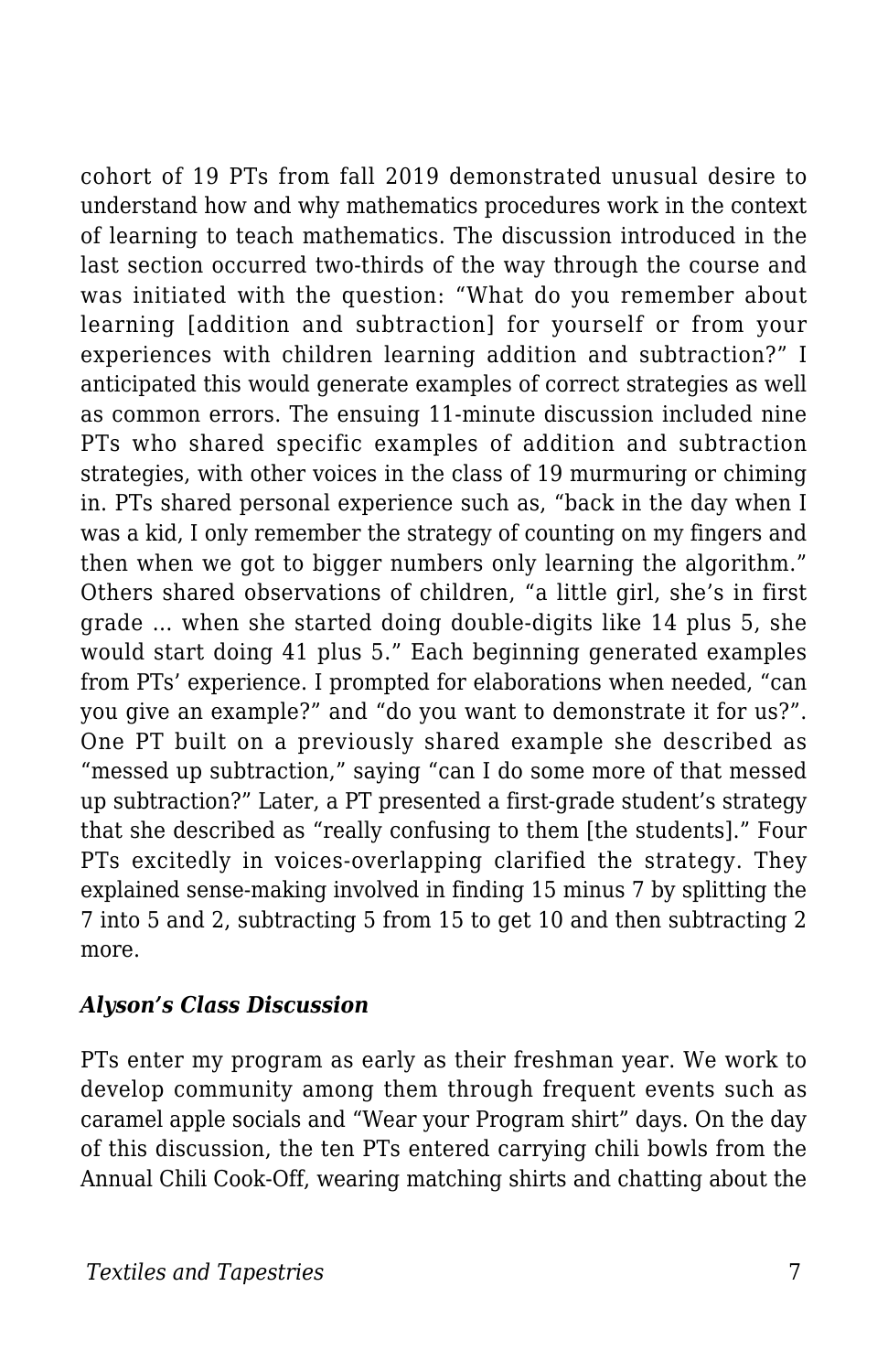cold weather. Throughout this methods course, I encouraged reflection on activities and continued questioning of teaching actions through "wondering" about teaching practice decisions. This class session, near the end of the semester, centered on reflecting across a semester-long letter writing exchange in which each PT corresponded with at least two high school mathematics students about a problem involving two swimmers in a lap pool. I began the class by providing reflection questions, followed by five minutes of individual reflection and 10 minutes of small group talk. I then shared research related to written feedback and encouraged the small groups to continue their conversations incorporating the research. To begin the whole class discussion I asked, "What are you wondering about effective feedback for students?" The 16-minute whole-class discussion that followed included contributions from 7 of the 10 students in the class ranging across four themes: differentiating feedback, encouraging without answering questions directly, gauging the correct level for feedback, and tone. The transition between speakers, which occurred with little input from me, began with phrases such as "I did the same thing" or "I was the opposite from them" as PTs built on previous statements. In addition, PTs asked questions of each other, such as "How do you give effective feedback and not give them the answer?" and responded to each other's questions with suggestions and support for frustrations. Most PTs expressed disappointment and fear that their feedback "might have confused" their pen pals. As a group, the PTs reminded each other that mathematical goals should drive their feedback and questioned, "What concepts are we wanting them to learn and what is the goal?" Throughout the discussion, I observed and listened, but needed to moderate infrequently as the PTs controlled the flow of conversation. At the conclusion of this discussion, I provided opportunity to continue reflecting on the letter-writing exchange through a written assignment.

#### *Signe's Class Discussion*

PTs take mathematics methods the semester before student teaching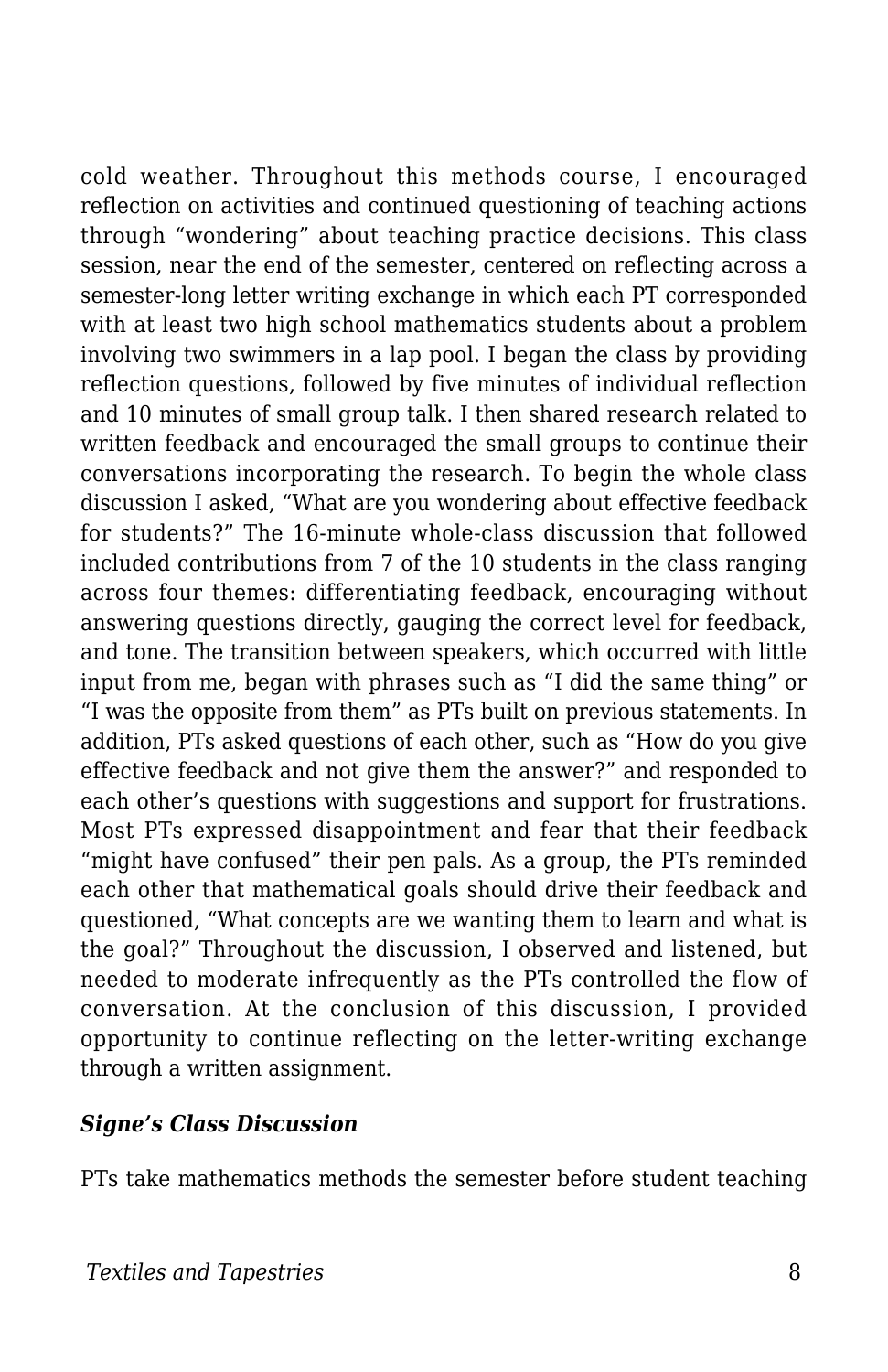and are familiar with each other since the program has less than 80 students per semester taking required courses together. PTs in mathematics methods engage in out of class activities together: traveling abroad, sharing apartments, and belonging to the same sorority. I have no sense of the social structure of PTs, but see them respond to each other. For example, during a whole class conversation in Fall of 2018, when one student responded to a question I posed, I turned to see two other students knowingly looking at each other and then quickly looking away. I let the moment pass, not really knowing what to make of it. This moment came back to me during dialogue with Alyson and Susan, reminding me of what I did not know about PTs' relationships with each other.

My discussion excerpt came from small group exchanges focused on addressing PTs' identified challenges with initiating and sustaining productive math talk. Throughout the semester I had been trying to initiate and sustain discussions using questioning. PTs selected their own seats and collaborated with colleagues in groups of 3 or 4 who acted as a support system and confidants. Whole class "discussions" typically begin with a request to "talk at your tables" and then a sharing out of ideas while I scribe.

The lesson in this excerpt capitalized on PTs' willingness to talk to each other in the small groups. One of several related activities in the lesson involved PTs working in groups of 4 or 5 to create poster paper lists of pedagogical choices to address challenges of initiating and sustaining productive math talk. PTs then engaged in a gallery walk, reviewing suggested choices, and identifying limitations and affordances of each choice.

One group created pedagogical choices to address the challenge of managing student participation in discussions (such as not talking, talking out of turn, and off-topic talking). One choice listed was "pulling sticks," meaning randomly pulling sticks with students' names on them from a cup to decide who would participate next. The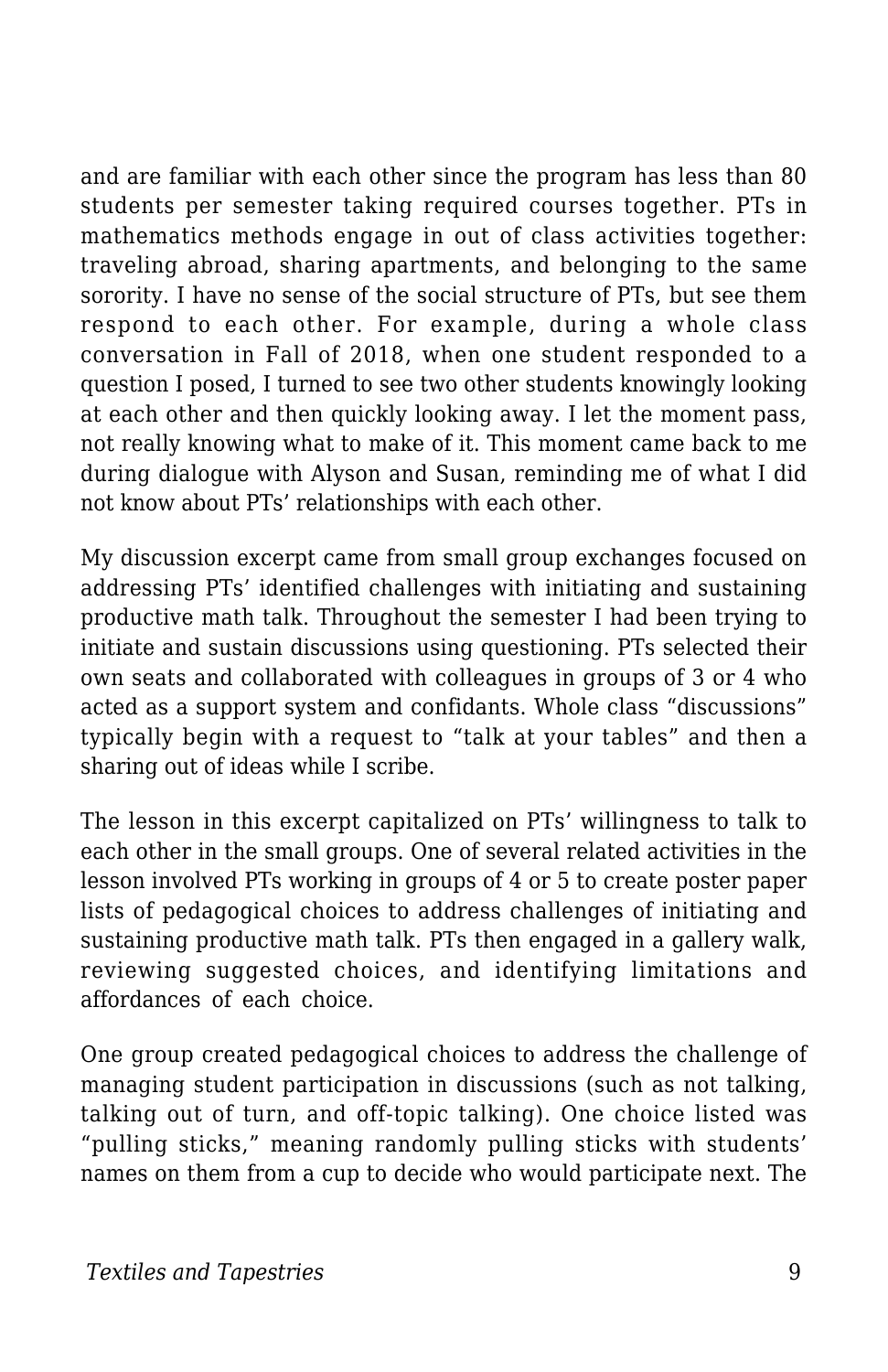group shared that "pulling sticks" would ensure that all students had the opportunity to participate. Asked to identify limitations and affordances of the suggested choices, PTs focused on limitations of "pulling sticks."

Micha: Pulling sticks (reading the choice written on the poster aloud to the group).

Anita: That is stressful. Kids get stressed about that. Like maybe I'm the one who is going to get pulled next.

Signe: (Nodding her head in agreement.) Whenever we would do multiplication facts around the room, I would be like counting. Mine's going to be four times eight.

Anita: Yeah

Jessie: You can't really build wins like that. You like every time they get pulled…. (indistinct talk)

Micha writes "stressful, embarrassing, can't win/random" focusing on limitation of the choice.

During the gallery walk, a different group of PTs discussed the choices as well the limitations of "pulling sticks" listed on the poster.

Nicole: That's how you grow up.

Maddie: We didn't do that when I was a kid and I turned out fine. Nicole: That's what I'm saying.

Signe: What?

Nicole: Like this (pointing to the limitations of pulling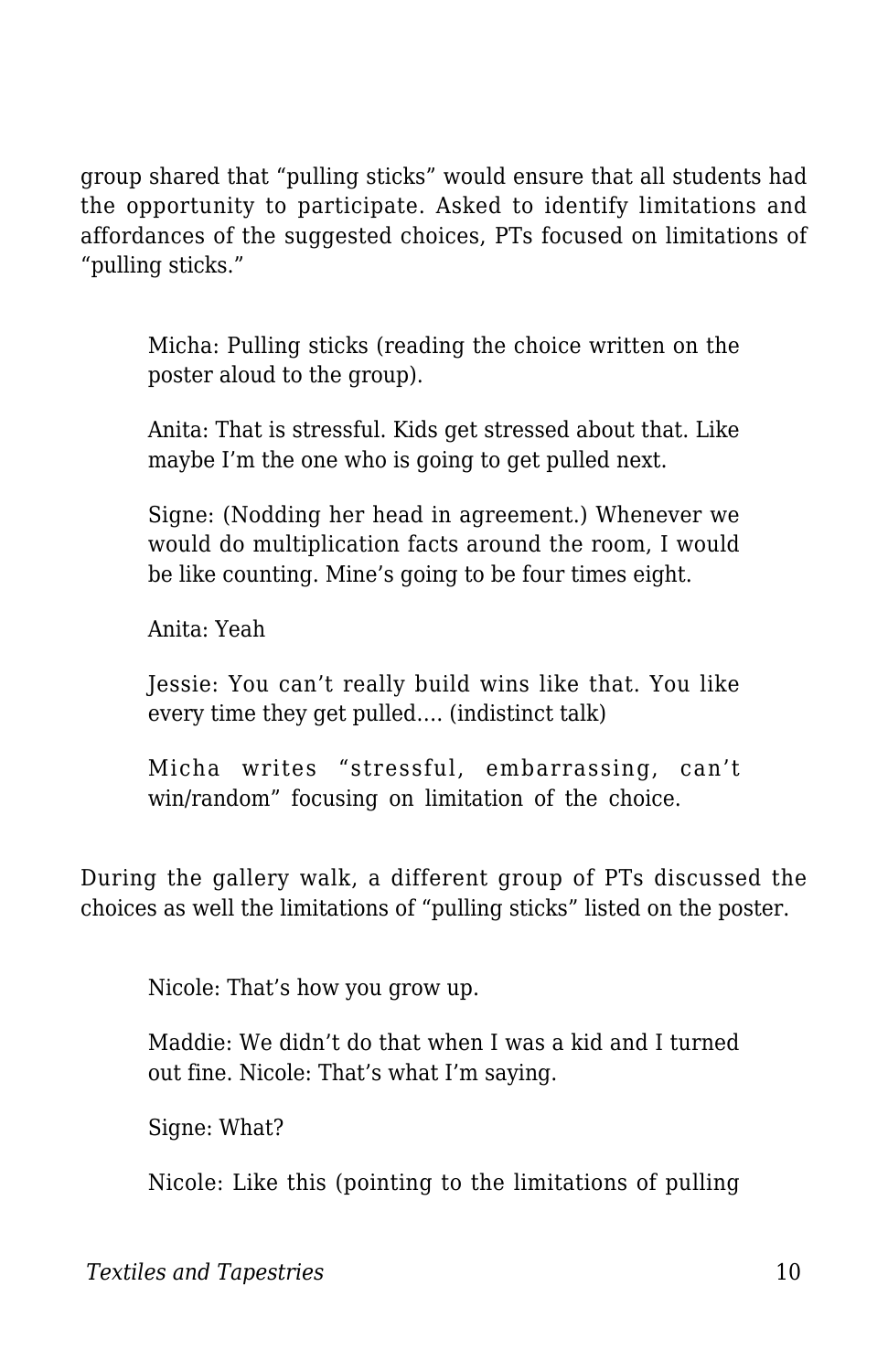sticks).

Maddie: Like kids being sensitive. My teachers did that and I think I'm fine.

Nicole: You have to teach responsibility.

Maddie: I'm fine.

Signe: Definitely, the other group was having a real idea about that. So that will be a good discussion item.

The two PT groups addressed the idea of "pulling sticks" differently, the first as an anxiety provoking experience and the second as an opportunity to teach academic responsibility. In small groups, PTs shared ideas freely. Yet when we reassembled as a class to talk across ideas from the gallery walk, groups remained silent. I did not point out the two different views of "pulling sticks" and neither did the PTs. Our silence raises questions about whether the PTs felt "conscious of a freedom to address anyone" (Dillon, 1994, p. 12) in the whole class that they seemed to feel in the small group. I see this play out every semester as groups of PTs from little communities that share food, talk about their lives between classes. In the whole class, this freedom does not belong to everyone. Does it belong to anyone?

### **Discussion**

Our investigation was situated in our effort to build relational practice through constructivist teaching discussions that provoked PTs' "curiosity and interest" (Dillon, 1980, p. 17). However, evidence revealed that some questions with relational intent dampened discussion (Dillon, 1984), perhaps by triggering PTs' emotional responses to mathematics (as in Alyson's polygon question). Our first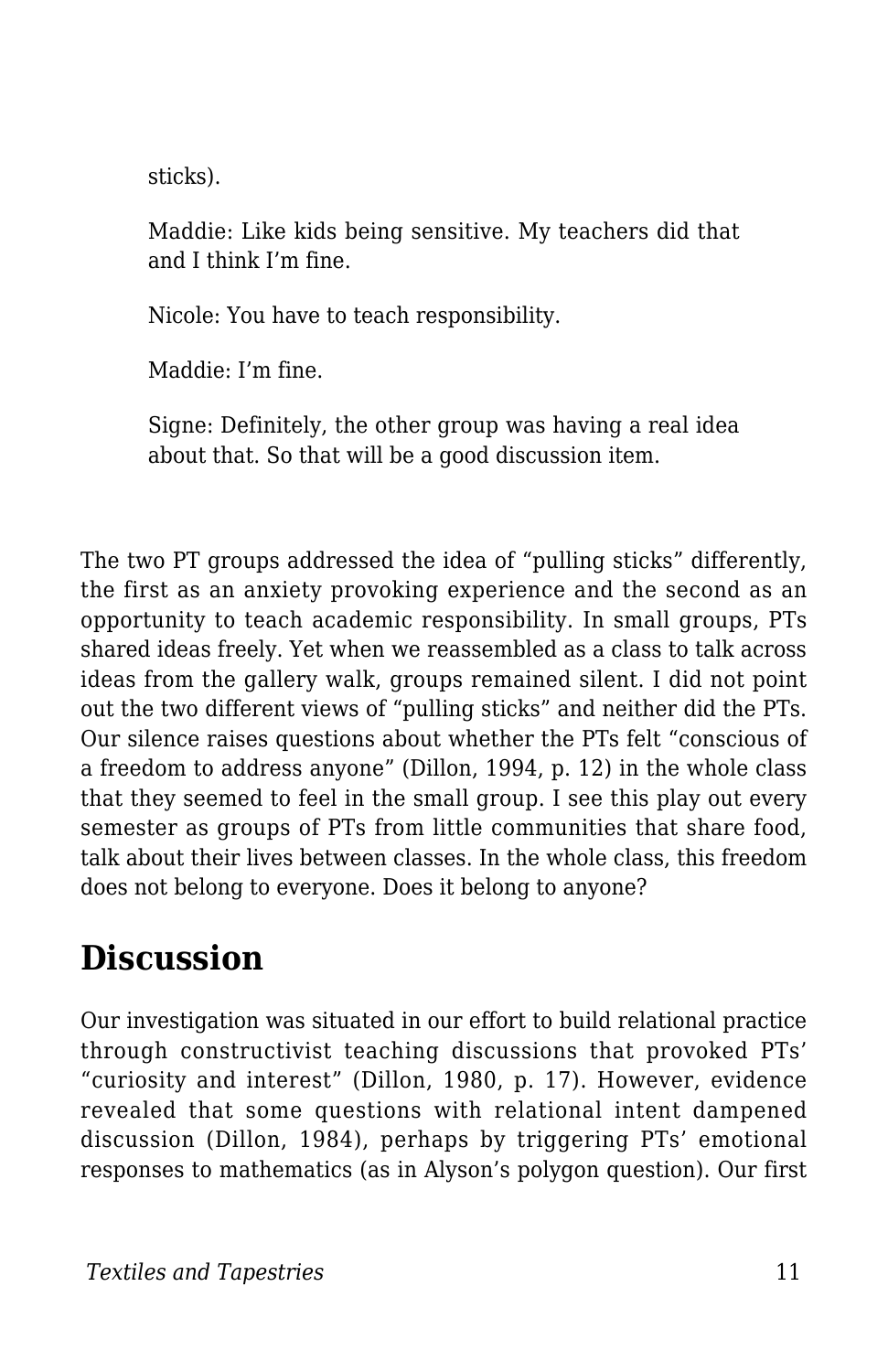cycle of inquiry revealed that we used questions with relational intent to begin discussions, but in an effort to include many voices we often broadened the focus of the question by accepting responses outside the intended domain of inquiry (e.g., Kastberg et al., 2019). We were uncertain how to build PTs' curiosity and interest and often sought to "control" and guide discussions toward outcomes that would fulfill course objectives. In this second cycle of inquiry, we identified factors that support discussions aligned with the relational intent of our questions.

#### *Phenomenological Characteristics for Discussions*

Questions with relational intent that elicited discussions were not unlike those that provoked recitation, yet by exploring the phenomenological characteristics in the excerpts, we identified two factors that supported discussions. The first factor in all three discussions was the capture of PTs' "energy of wanting" (Schwab, 1954, p. 52). For example, Susan's question captured the PTs' desire to understand experiences and observations of adding and subtracting. Follow-up questions were unnecessary as the PTs built from each other's memories and noticings, searching for meaning in their own experience and children's mathematics. Underlying the discussion was a desire to make sense of strategies used to compute.

The second factor in all three discussions was, common experience. Alyson's students had engaged in a semester-long letter-writing activity to gain insight into the complex work of giving feedback. Signe's students had been wrestling with challenges to productive math talk. These common experiences set boundaries for the discussion rather than expanding the scope as we had done in the past. Discussions had a focus and PTs responded from common experience with ideas and insights that positioned each as corroborators for other's. For example, in Alyson's classes, PTs asked each other questions and responses illustrated similarities and differences in their common experiences. Building from common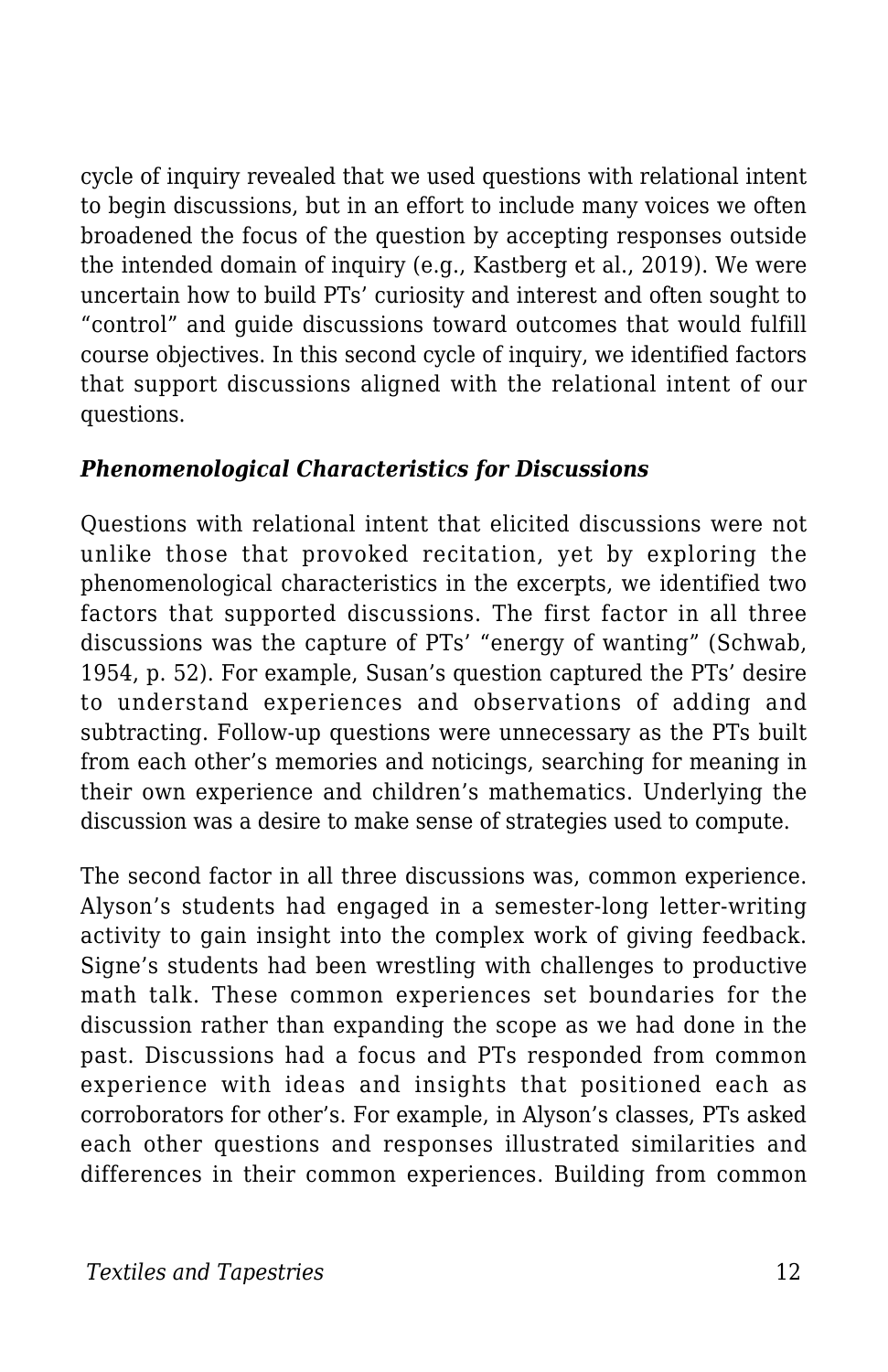experience, PTs' addressed questions posed with relational intent in ways that explored dimensions of that experience from different perspectives.

#### *Community Characteristics and Discussion*

Using questions to initiate discussions has resulted in research evidence that questions may support or dampen discussions (Dillon, 1984; Kazemi et al., 2016; Olsher & Kantor, 2012). MTEs seeking to initiate and sustain discussions with questions, should first attend to relational intent of their questions. Such questions stand in contrast to those posed in mathematics classes where PTs are expected to efficiently communicate processes and answers. Questions drawing from PTs' experience can elicit recitations when MTEs broaden the scope of the question to include all PTs' answers. Initiating a discussion with a question involves understanding the community of PTs in the program context. Findings from this study suggest that community factors contributed to PTs' movement from addressing the question to making the question an object of group inquiry. Across our institutional contexts there are significant differences in the communities developed in our program areas. In Alyson's institution, PTs are in small cohorts and community building is a programmatic goal. Outside Alyson's class, PTs contribute to a social community, enabling them to feel that they can freely address Alyson's pedagogical questions. For Susan and Signe communities within programs are adhoc, thereby constraining PTs' freedom of address.

#### *Participant Conditions for Discussions*

Dillon (1994) described participant's consciousness that they are free "to address anyone in the class on any occasion" (p. 12) as one condition for discussions. In all three of our classes this freedom is represented in different moments and to different degrees. In Signe's class, PTs' openly disagree with colleagues in small group settings, yet resist sharing these disagreements in whole class conversations.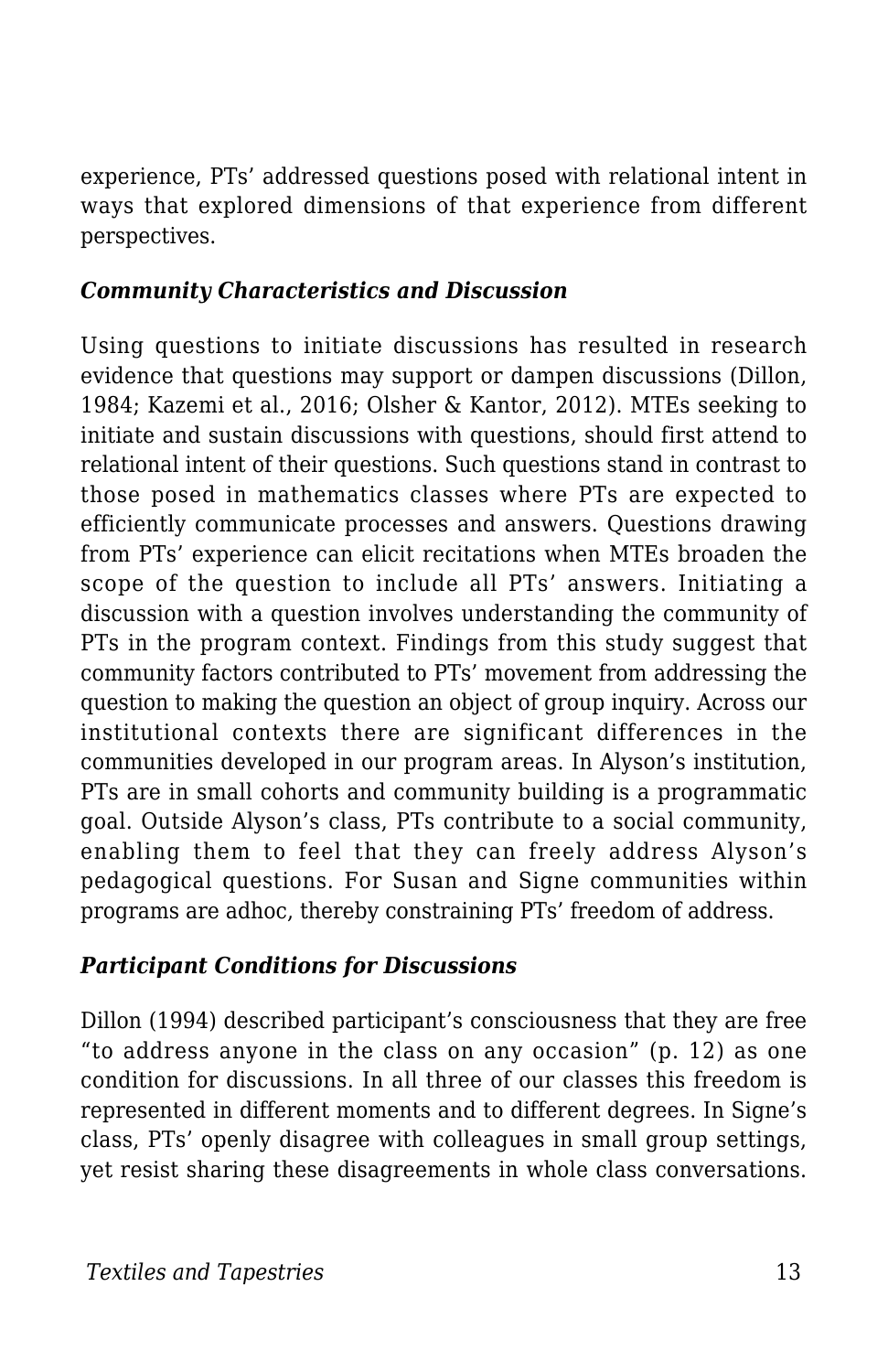Signe's challenge is supporting the development of freedom of address across small groups. Alyson and Susan's excerpts illustrate PTs' responding to each other freely. In Alyson's class, PTs positioned themselves as similar and different saying "I did the same thing" or "I did opposite." In Susan's class, PTs excitedly talked over each other about subtraction saying for example "I kind of do that but differently in my brain." In all three contexts, freedom of address allowed the PTs to address the posed question, with recognition that different experiences would serve as part of the "answer" to the question.

Dillon further described participants' intentional "common search for meaning" (p. 12) as a second condition for discussions. The three discussion excerpts contain evidence of PTs discussing pedagogy to explore the meanings of learner's mathematics, pedagogy of feedback, and pedagogical choices to meet challenges to productive math talk. PTs in each excerpt describe their experiences with the object "in their understanding and life" (p. 12).

Questions with relational intent that capture PTs' "energy of wanting" (Schwab, 1954, p.52) and draw on common experience in communities where members feel free to address each other and are engaged in sense making are likely to result in discussions. Relational intent alone was not sufficient for us to use questions to elicit discussion. Having identified factors that contribute to discussions, we are now left wondering how to sustain and conclude discussions. As Brandenburg (2008) notes, understanding silences may be an important idea. Our models of PTs' conceptions of mathematics teaching and learning may be informed by silences in ways we are not aware. For example, Alyson had three PTs who did not talk during the whole class discussion. How do the PTs' silences influence her view of their ideas? Through our dialogues, we identified factors necessary, but not sufficient, for questions with relational intent to elicit discussion.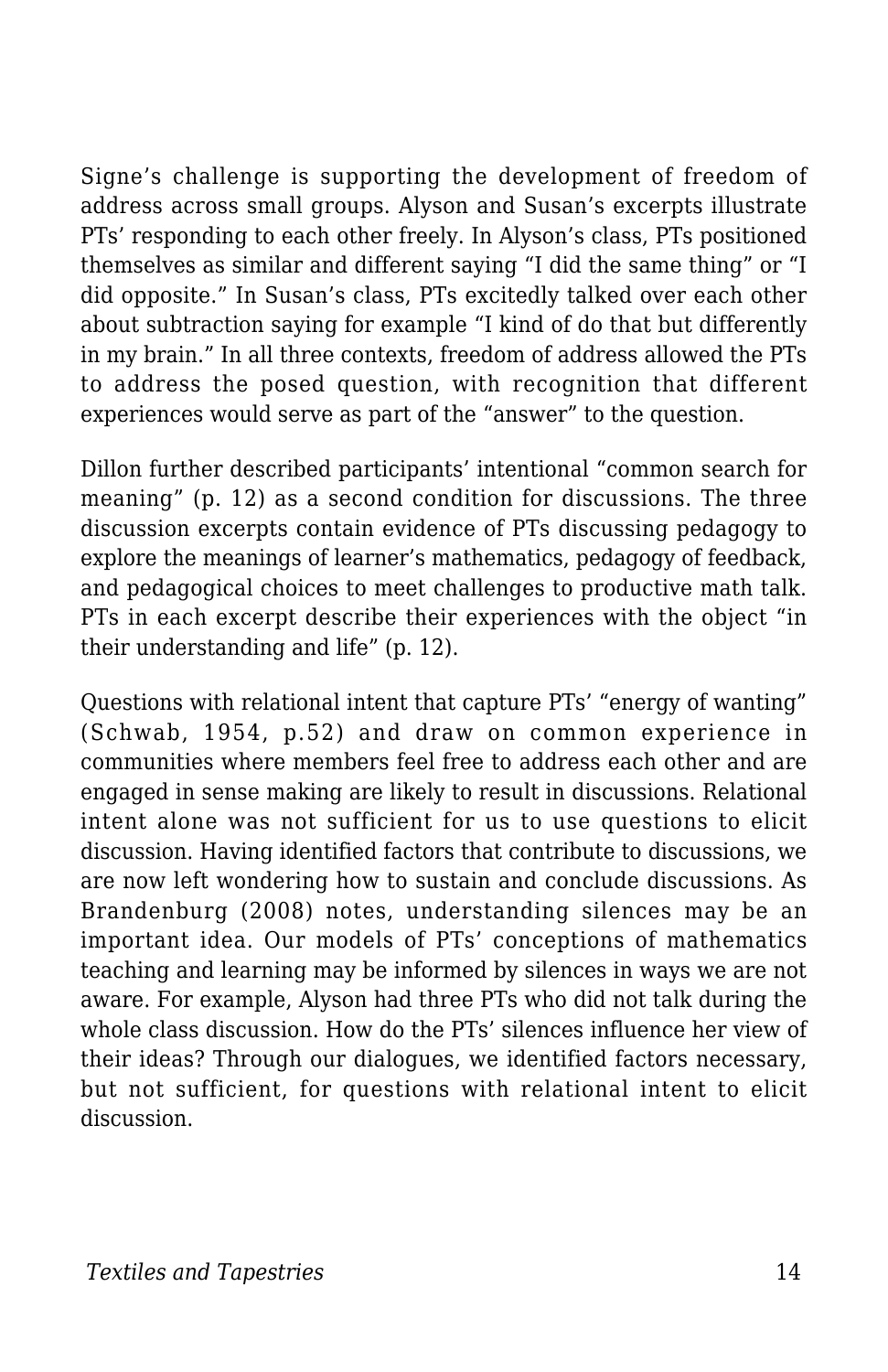#### **References**

The Arizona Group. (1996). Navigating through a maze of contraindications: a conversation on self- study and teacher education reform. In J. Richards & T. Russell (Eds.), *Empowering our future in teacher education* (Proceedings of the First International Conference on Self- Study of Teacher Education Practices, pp. 94–99). Queen's University.

Bibby, T. (2002). Shame: An emotional response to doing mathematics as an adult and a teacher. *British Educational Research Journal, 28*(5)*,* 705-721.

Brandenburg, R. T. (2008). *Powerful pedagogy: Self-study of a teacher educator's practice (Vol. 6).* Springer Science & Business Media.

Dillon, J. T. (1980). Curiosity as a non sequitur of Socratic questioning. *The Journal of Educational Thought, 14*(1), 17-22.

Dillon, J. T. (1981). To question and not to question during discussion. *Journal of Teacher Education, 32*(5), 51-55.

Dillon, J. T. (1984). Research on questioning and discussion. *Educational Leadership, 42*(3), 50-56.

Dillon, J. T. (1990). *The practice of questioning.* Routledge.

Dillon, J. T. (1994). *Using discussion in classrooms*. Open University Press.

Guilfoyle, K., Hamilton, M. L. & Pinnegar, S. (1997). Obligations to unseen children. In J. Loughran, & T. Russell (Eds.), *Teaching about teaching: Purpose, passion and pedagogy in teacher education (pp.* 183-209). Falmer.

Ham, V., & Kane, R. (2004). Finding a way through the swamp: A case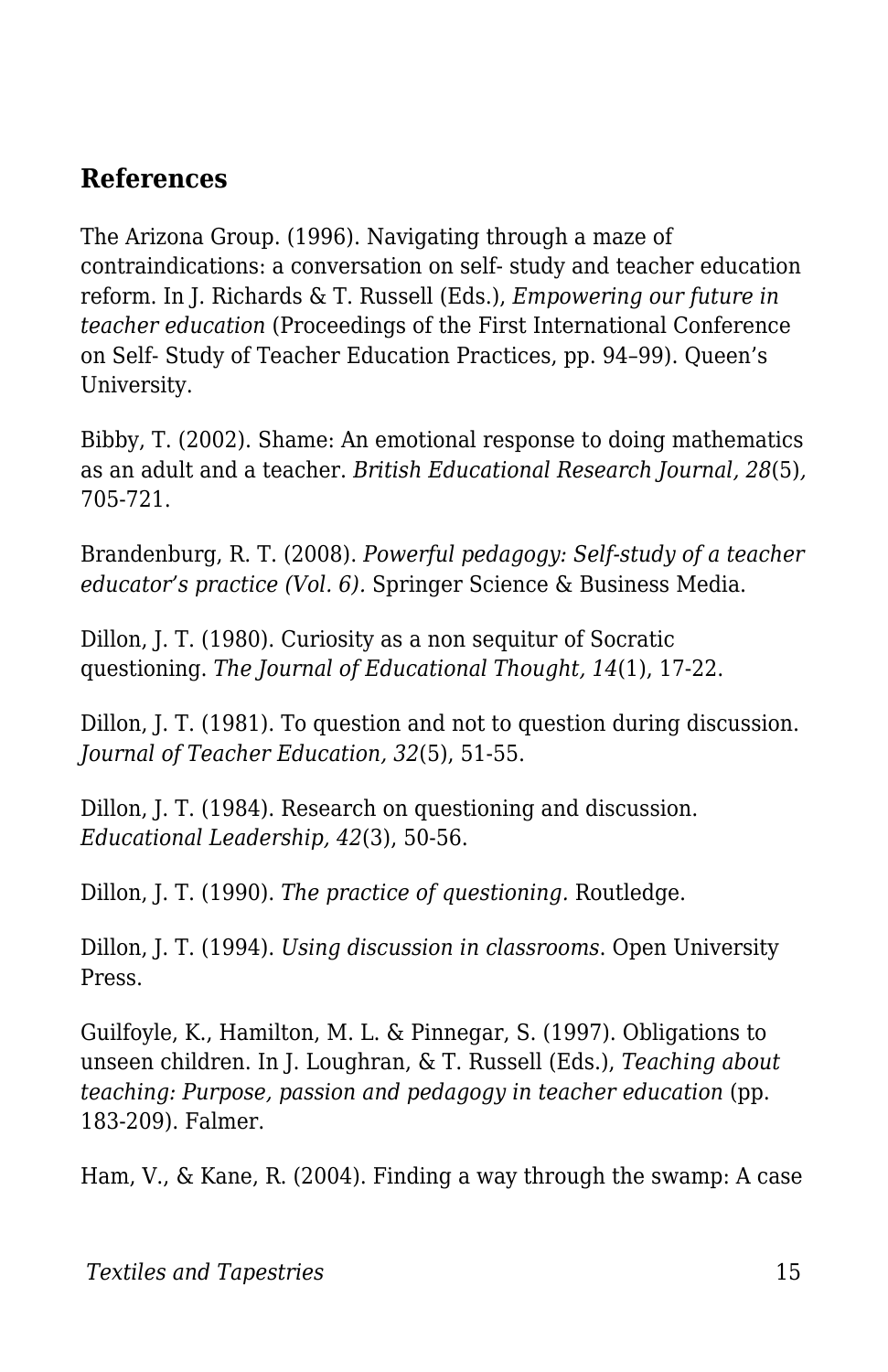for self-study as research. In J. J. Loughran, M. L. Hamilton, V. K. LaBoskey, & T. Russell (Eds.), *International handbook of self-study of teaching and teacher education practices* (pp. 103-150). Springer.

Kastberg, S. E., Lischka, A. E., & Hillman, S. L. (2019). Exploring mathematics teacher educator questioning as a relational practice: Acknowledging imbalances. *Studying Teacher Education: A Journal of Self-Study of Teacher Education Practices*, *15*(1), 67- 81.

Kazemi, E., Ghousseini, H., Cunard, A., & Turrou, A. (2016). Getting inside rehearsals: Insights from teacher educators to support work on complex practice. *Journal of Teacher Education, 67*(1), 18-31.

Kitchen, J. (2005). Looking backward, moving forward: Understanding my narrative as a teacher educator. *Studying Teacher Education: A Journal of Self-Study of Teacher Education Practices, 1*(1), 17-30.

LaBoskey, V. K. (2007). The methodology of self-study and its theoretical underpinnings. In Loughran, M. L. Hamilton, V. K. LaBoskey, & T. Russell (Eds.), *International handbook of self- study of teaching and teacher education practices* (pp. 817-869). Springer.

Loughran, J. (2006). *Developing a pedagogy of teacher education.* Routledge.

Newberry, M. (2014). Teacher educator identity development from the nontraditional teacher educator. *Studying Teacher Education: A Journal of Self-Study of Teacher Education Practices, 10*(2), 163-178.

Nolan, K. (2007). *How should I know? Preservice teachers' images of knowing (by heart) in mathematics and science.* Sense.

Olsher, G., & Kantor, I. (2012). Asking questions as a key strategy in guiding a novice teacher: A self-study. *Studying Teacher Education: A Journal of Self-Study of Teacher Education Practices, 8*(2)*,* 157-168.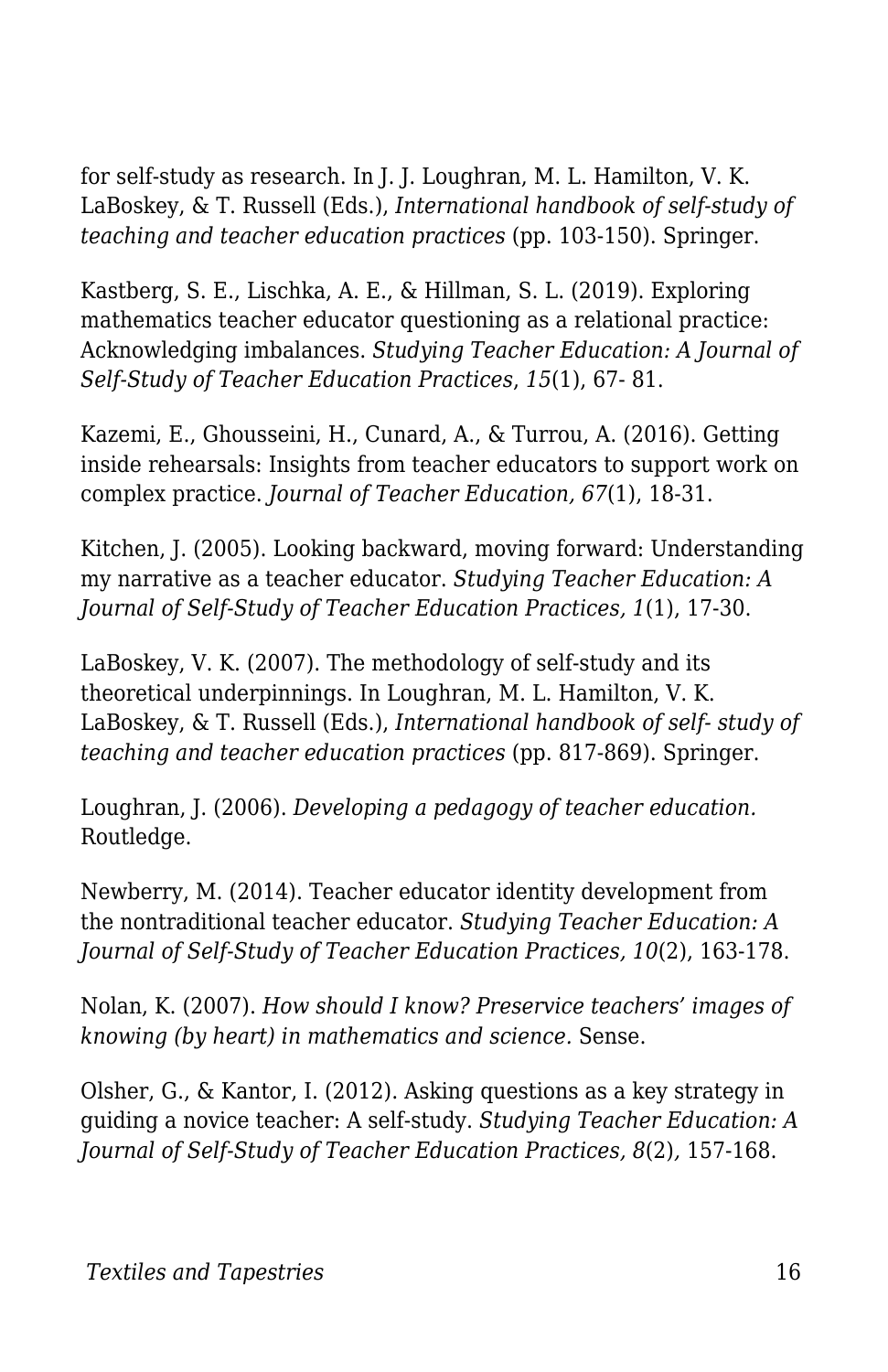Placier, P., Pinnegar, S., Hamilton, M. L., & Guilfoyle, K. (2005). Exploring the concept of dialogue in the self-study of teaching practices. In C. Kosnik, C. Beck, A. Freese, & A. Samaras (Eds.), *Making a difference in teacher education through self-study*. Springer.

Samaras, A., & Freese, A. (2009). Looking back and looking forward: An historical overview of the self-study school. In C. Lassonde, S. Galman, & C. Kosnik (Eds.), *Self-Study research methodologies for teacher educators* (pp. 3-20). Sense Publishers.

Schwab, J. (1954). Eros and education: A discussion of one aspect of discussion. *The Journal of General Education, 8*(1), 51-71.

Stolle, P., Frambaugh-Kritzer, E., Freese, A., & Persson, A. (2019). Investigating critical friendship: Peeling back the layers. *Studying Teacher Education: A Journal of Self-Study of Teacher Education Practices, 15*(1), 19-30.

Steffe, L., & D'Ambrosio, B. (1995). Toward a working model of constructivist teaching: A reaction to Simon. *Journal for Research in Mathematics Education, 26*(2), 146-159.

Towers, J., Hall, J., Rapke, T., Martin, L. C., & Andrews, H. (2017). Autobiographical accounts of students' experiences learning mathematics: A review. *Canadian Journal of Science, Mathematics and Technology Education, 17*(3), 152-164.

von Glasersfeld, E. (1995). *Radical Constructivism: A Way of Knowing and Learning.* Routledge Falmer.